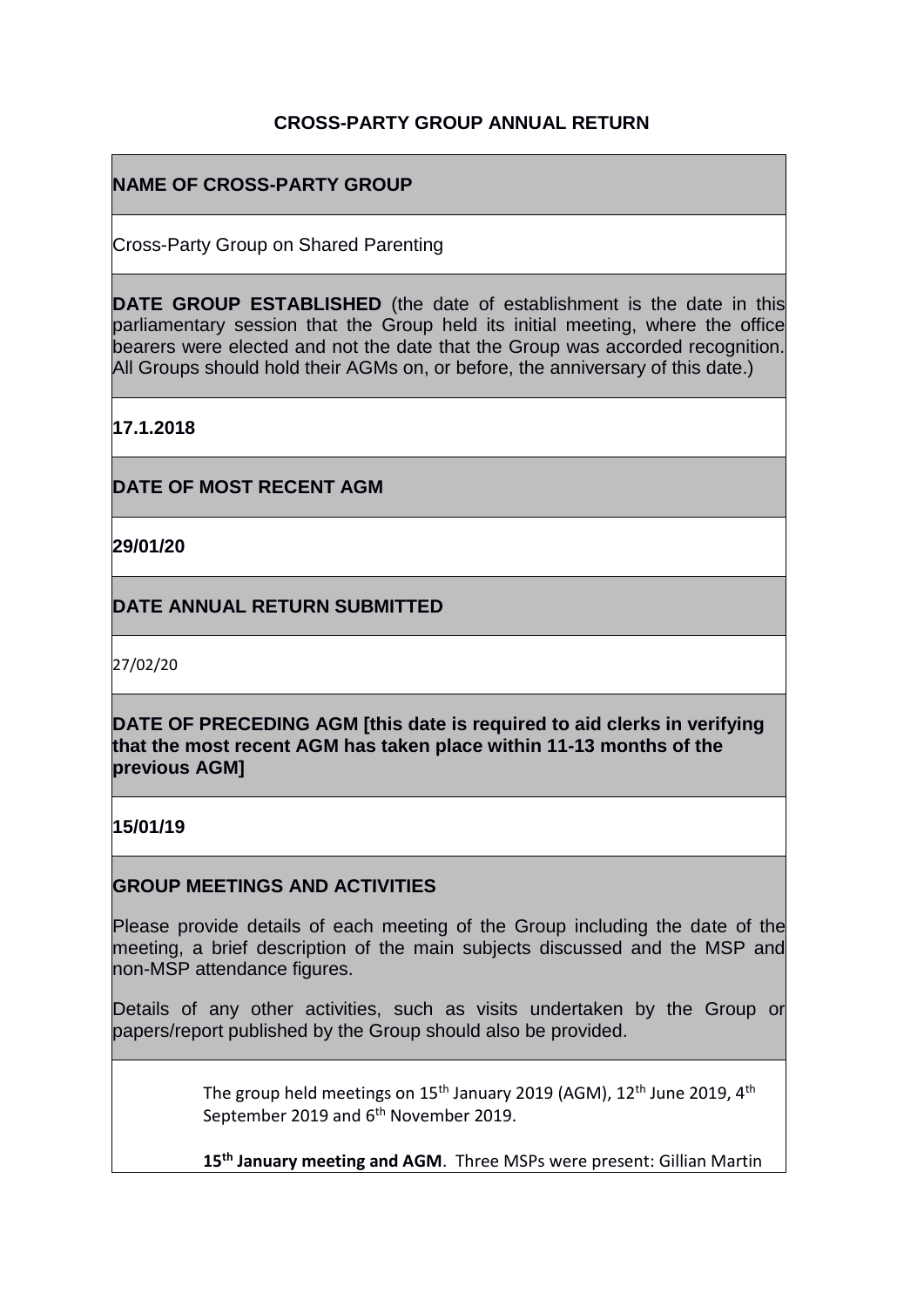MSP, Fulton MacGregor MSP, Jeremy Balfour MSP. Apologies were received from Jeremy Balfour MSP, Finlay Carson MSP and Andy Wightman MSP.

 11 members were present and apologies were received from 3 more. Two civil servants were in attendance.

**AGM.** Gillian Martin took the chair. She announced she is standing down as convenor. Fulton MacGregor was elected as convenor. Gillian Martin and Jeremy Balfour were elected as co-vice conveners.

Ian Maxwell presented a financial report showing voluntary donations from members totalling £155.00 leaving a balance of £58.37 held by FNF Scotland.

#### **Presentation**

Felicity Shedden from Family Law In Partnership in England gave a presentation on 'Parenting Coordinators'. She described 'Parenting Coordination' which is an innovative child-centred intervention to support and guide parents in implementing their parenting agreements or court orders in medium and high-conflict cases. The work involves skills from family law, mediation, mental health, parenting education, social work and child protection fields. At the moment a court order is made the parents involved are likely still to be in the 'adversarial mode' engendered by the court process but are left just to get on with it. Parent Coordinators in other jurisdictions, including some courts in England, help defuse the day to day small issues that arise and avoid returning to court with what are in the bigger picture minor details.

### **12th June 2019 meeting**

One MSP was present: Fulton MacGregor MSP Apologies were received from Jeremy Balfour MSP and Gillian Martin MSP

6 members were present as well as 5 members of MSP staff observing. Apologies were received from 8 members.

New members: Connect - formerly Scottish Parent Teacher Council – and Children and Young People's Commissioner Scotland joined.

## **Presentation Parental Leave - What can the Scottish Parliament do?**

Professor Alison Koslowski, spoke on "Parental Leave and Beyond: Recent International Developments, Current Issues and Future Directions" which is also the title of the book she recently co-edited, published by Bristol University Press. We are far behind other countries in Scotland and have a lot to do. Despite limits on devolved powers, Scottish Parliament can promote efforts of individual companies and councils – e.g. North Lanarkshire Council offering 4 weeks paternal leave. Culture change is key.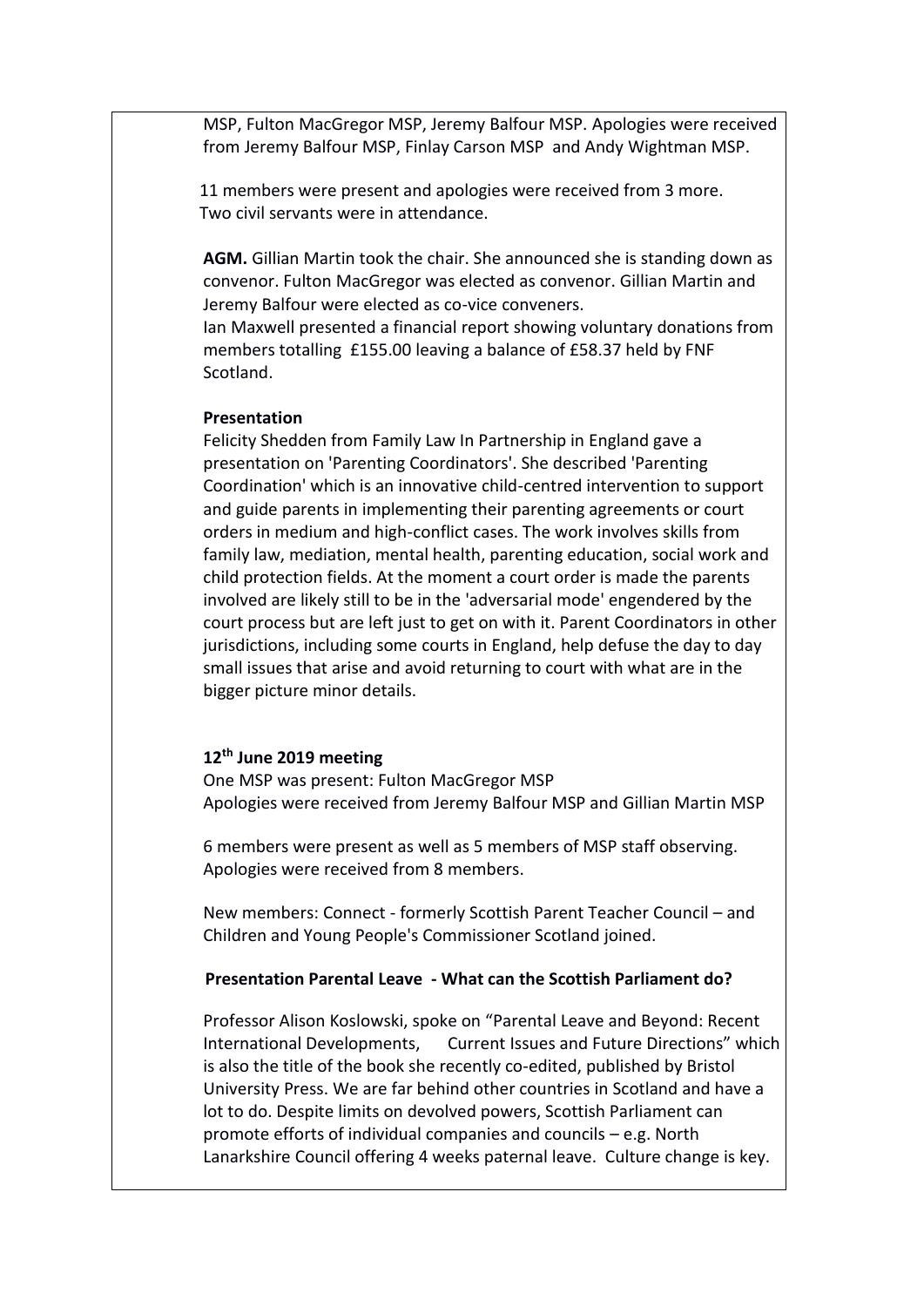#### **Presentation How Are You Dad? Understanding Paternal Mental Health**

 Chris Miezitis of Fathers Network Scotland talked about the national How Are You Dad? pilot, evaluation, findings and recommendations.

In perinatal mental health 20% of mothers and 10-15% of fathers suffer from post natal depression and up to 40% of new dads suffer perinatal

anxiety/stress. If fathers can be supported this also help mothers. Suicide is the greatest cause of death in men <50.

Women are asked to discuss their mental health but men are not asked about this despite above risks. Early intervention is key in the mental health strategy. There is 99% attendance by men during ante-natal period but only half of them are asked about their health (smoking, drink etc.) 100% of mothers are asked about their mental health but only 60% of fathers.

#### **4 th September meeting**

One MSP was present: Fulton MacGregor MSP. Apologies were received from Jeremy Balfour MSP, Andy Wightman MSP.

11 members were present and two civil servants in attendance. Apologies were received from 4 members.

 **Children (Scotland) Bill** The long awaited family law bill has been laid at Holyrood this week.

 Simon Stockwell and Hannah Frodsham from the Scottish Government Family Law Team outlined the content and the expected timeline for the bill's progress through Holyrood.

The Group had a preliminary discussion at the meeting on what the Bill includes and what further detailed themes it may address in future meetings and whether the group may wish to make a submission to the Bill committee in its own name.

#### **Presentation: Relationships Scotland Child Contact Services**.

Eileen Brownlie, Head of Practice for Child Contact Centres, Relationships Scotland delivered a powerpoint about the role of contact centres in supporting parents who, for a variety of reasons , need a neutral venue for spending time with their children such as a long break in contact or for an assessment of their interaction with their children where a court has ordered a 'supervised contact. Contact centres can also provide 'supported contact' and 'handover' facility for agreed or ordered contact.

### **4 th November meeting.**

Two MSPs were present: Fulton MacGregor MSP and Gillian Martin MSP.

Apologies were received from Jeremy Balfour MSP.

13 members were present. Apologies were received from 7 more.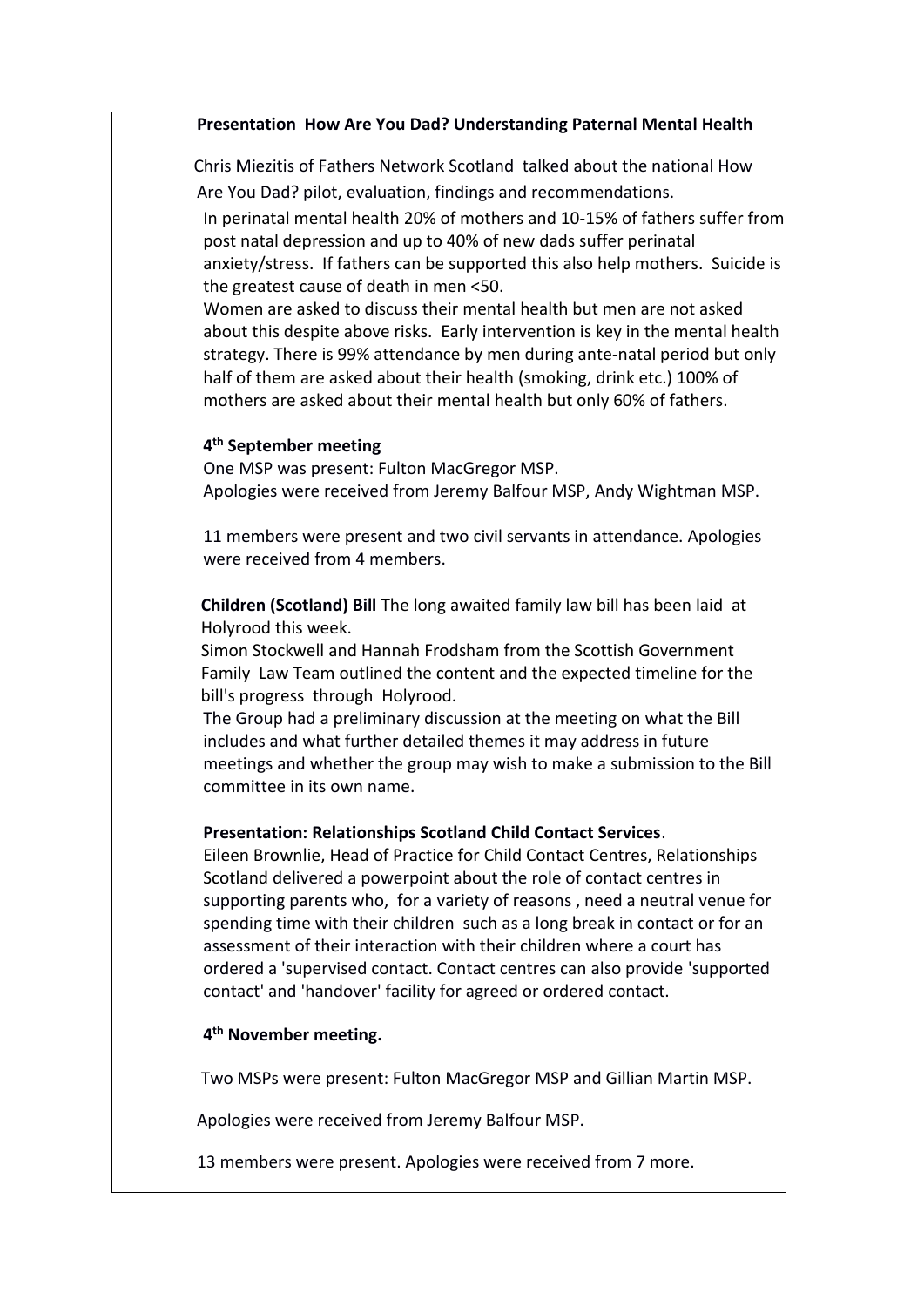Two civil servants were in attendance.

New member: Early Years Scotland joined.

 **Presentation:** Raising Awareness of Parental Alienation by Jan James of the

Good Egg Safety CIC.

 Jan heads up this internationally awarded Community Interest Company specialising in behavioural change campaigns in safety and health. Child protection features strongly in their campaigning, and the organisation has extended its remit to raise awareness of the long-term psychological harm to children and target parents caused through parental alienation. Her presentation included Scottish results from a UK survey.

## **Children (Scotland) Bill: further consideration of the Bill and its implications for shared parenting.**

 Hannah Frodsham outlined the progress on the bill so far including the likely dates of Justice Committee hearings. Scottish Government officials are appearing before the committee on 26<sup>th</sup> November.

# **MSP MEMBERS OF THE GROUP**

Please provide names and party designation of all MSP members of the Group.

Gillian Martin (SNP),

Finlay Carson (Con),

Bob Doris (SNP),

Andy Wightman (Green),

Jeremy Balfour (Con),

Fulton McGregor (SNP)

Other MSPs who have attended a meeting: Willie Coffey (SNP), Joan McAlpine (SNP),

Rona MacKay (SNP),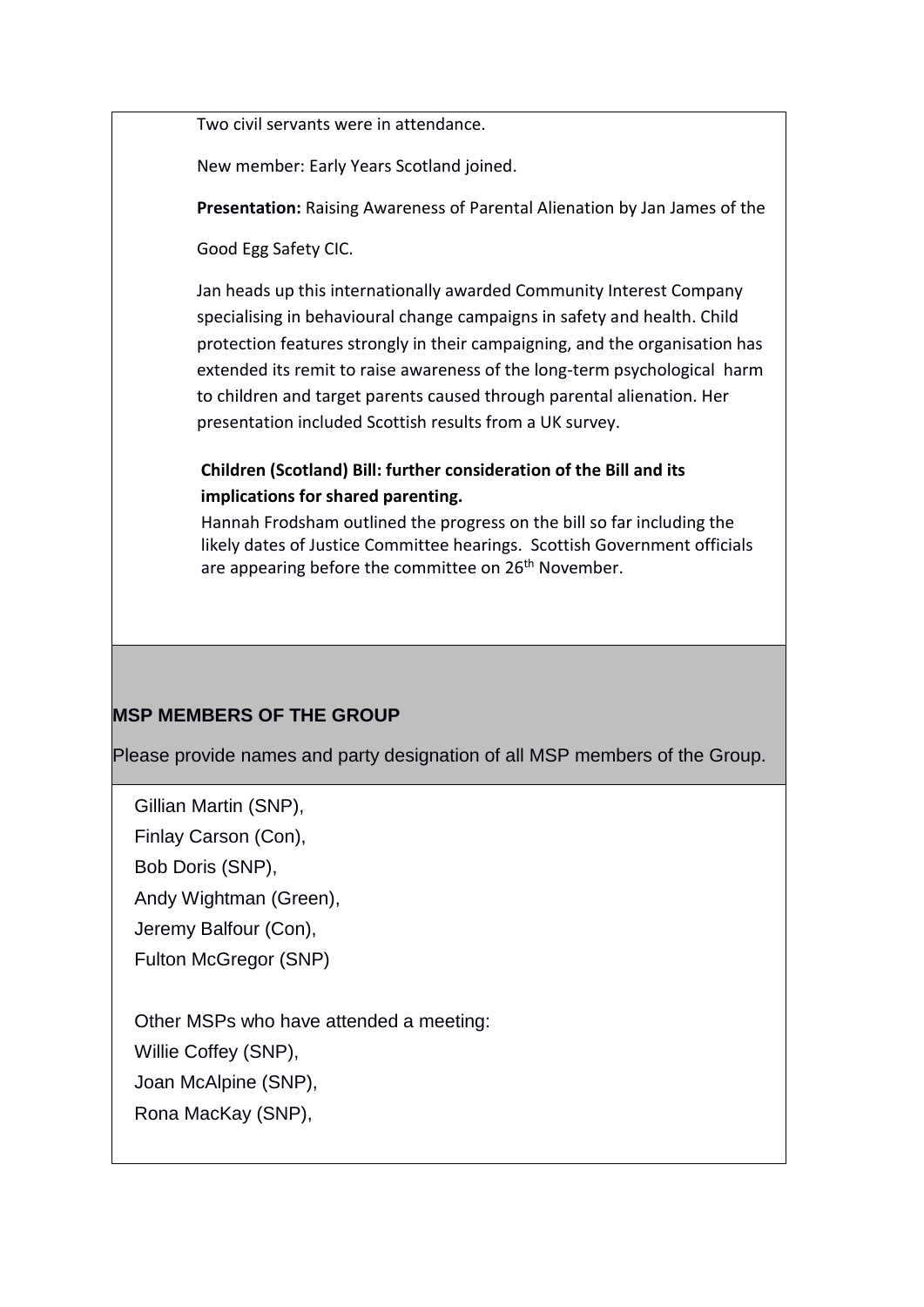# **NON-MSP MEMBERS OF THE GROUP**

For organisational members please provide only the name of the organisation, it is not necessary to provide the name(s) of individuals who may represent the organisation at meetings of the Group.

| Individuals   | Amanda Ward<br><b>Ellen Forson</b><br>Eoin Keane<br>Mrs Frances Byatt-Smith<br>Miranda Gray                                                                                                                                                                                                                                                                                                                                                                                                                                                                                                                              |
|---------------|--------------------------------------------------------------------------------------------------------------------------------------------------------------------------------------------------------------------------------------------------------------------------------------------------------------------------------------------------------------------------------------------------------------------------------------------------------------------------------------------------------------------------------------------------------------------------------------------------------------------------|
| Organisations | <b>Families Need Fathers</b><br>Scotland,<br><b>Scottish Youth Parliament</b><br><b>Fathers Network Scotland</b><br><b>Relationships Scotland</b><br><b>Family Mediation West</b><br><b>Parent Network Scotland</b><br>Men in Childcare<br><b>Midlothian Surestart</b><br><b>One Parent Families Scotland</b><br>The Spark<br><b>Families Outside</b><br><b>Circle Scotland</b><br><b>Parenting Across Scotland</b><br>Engender<br><b>Home Start</b><br>Men and Boys Initiative<br><b>Issy Shillinglaw Grandparents</b><br><b>Rights</b><br><b>Grandparents Apart</b><br>Connect<br><b>CYPCS</b><br>Early Years Scotland |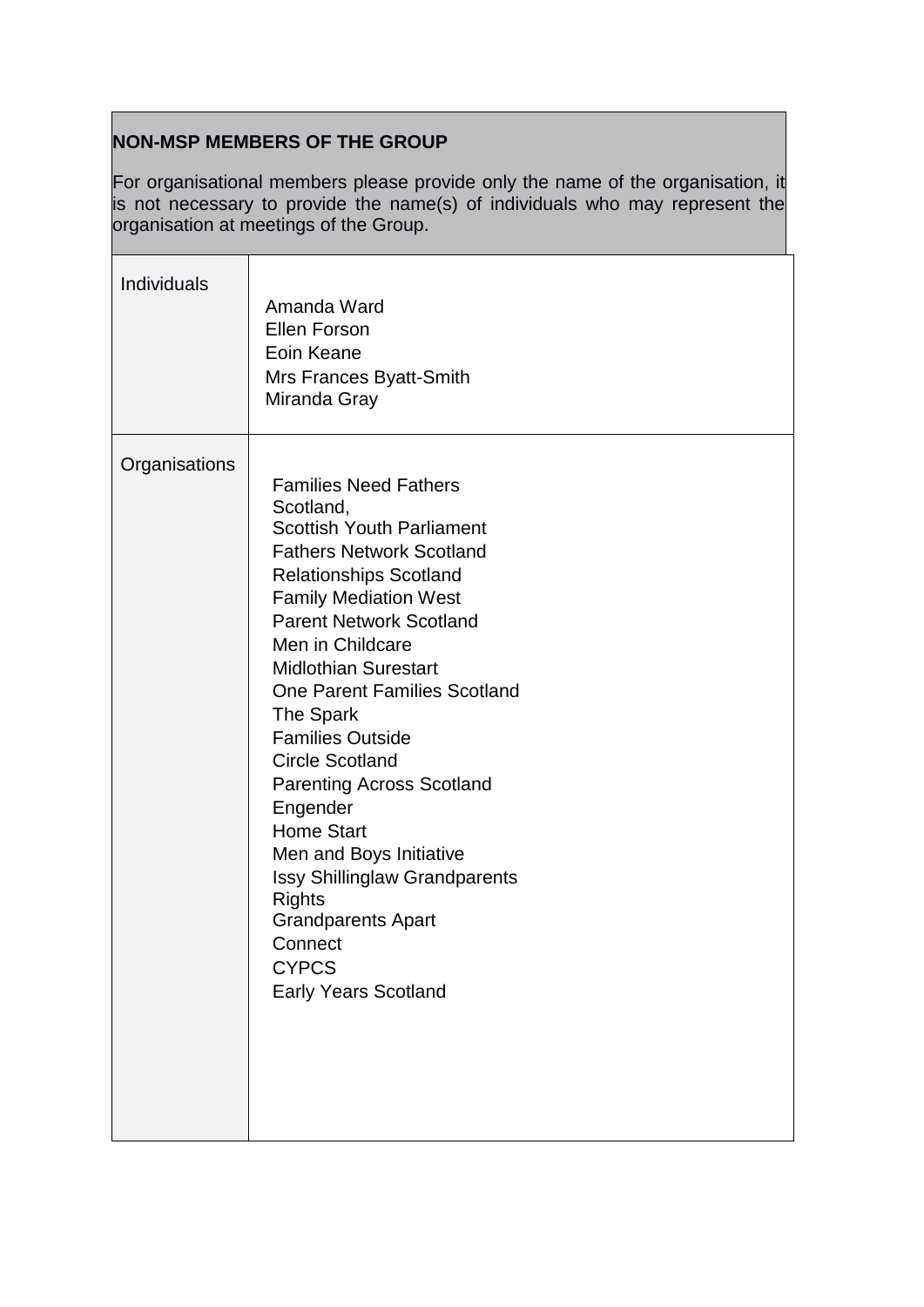# **GROUP OFFICE BEARERS**

Please provide names for all office bearers. The minimum requirement is that two of the office bearers are MSPs and one of these is Convener – beyond this it is a matter for the Group to decide upon the office bearers it wishes to have. It is permissible to have more than one individual elected to each office, for example, co-conveners or multiple deputy conveners.

| Convener           | <b>Fulton MacGregor MSP</b>            |
|--------------------|----------------------------------------|
| Deputy<br>Convener | Gillian Martin MSP, Jeremy Balfour MSP |
| Secretary          | John Forsyth, FNF Scotland             |
| <b>Treasurer</b>   | N/A                                    |

## **FINANCIAL BENEFITS OR OTHER BENEFITS RECEIVED BY THE GROUP**

Please provide details of any financial or material benefit(s) received from a single source in a calendar year which has a value, either singly or cumulatively, of more than £500. This includes donations, gifts, hospitality or visits and material assistance such as secretariat support.

Details of material support should include the name of the individual providing support, the value of this support over the year, an estimate of the time spent providing this support and the name of the organisation that this individual is employed by / affiliated to in providing this support.

Groups should provide details of the date on which the benefit was received, the value of the benefit and a brief description of the benefit.

If the Group is not disclosing any financial information please tick the box to confirm that the Group has considered the support received, but concluded it totalled under the threshold for disclosure (£500).

# **SUBSCRIPTION CHARGED BY THE GROUP**

Please provide details of the amount charged and the purpose for which the subscription is intended to be used.

Voluntary levy on members to cover incidental speaker costs and contribute towards photocopying.